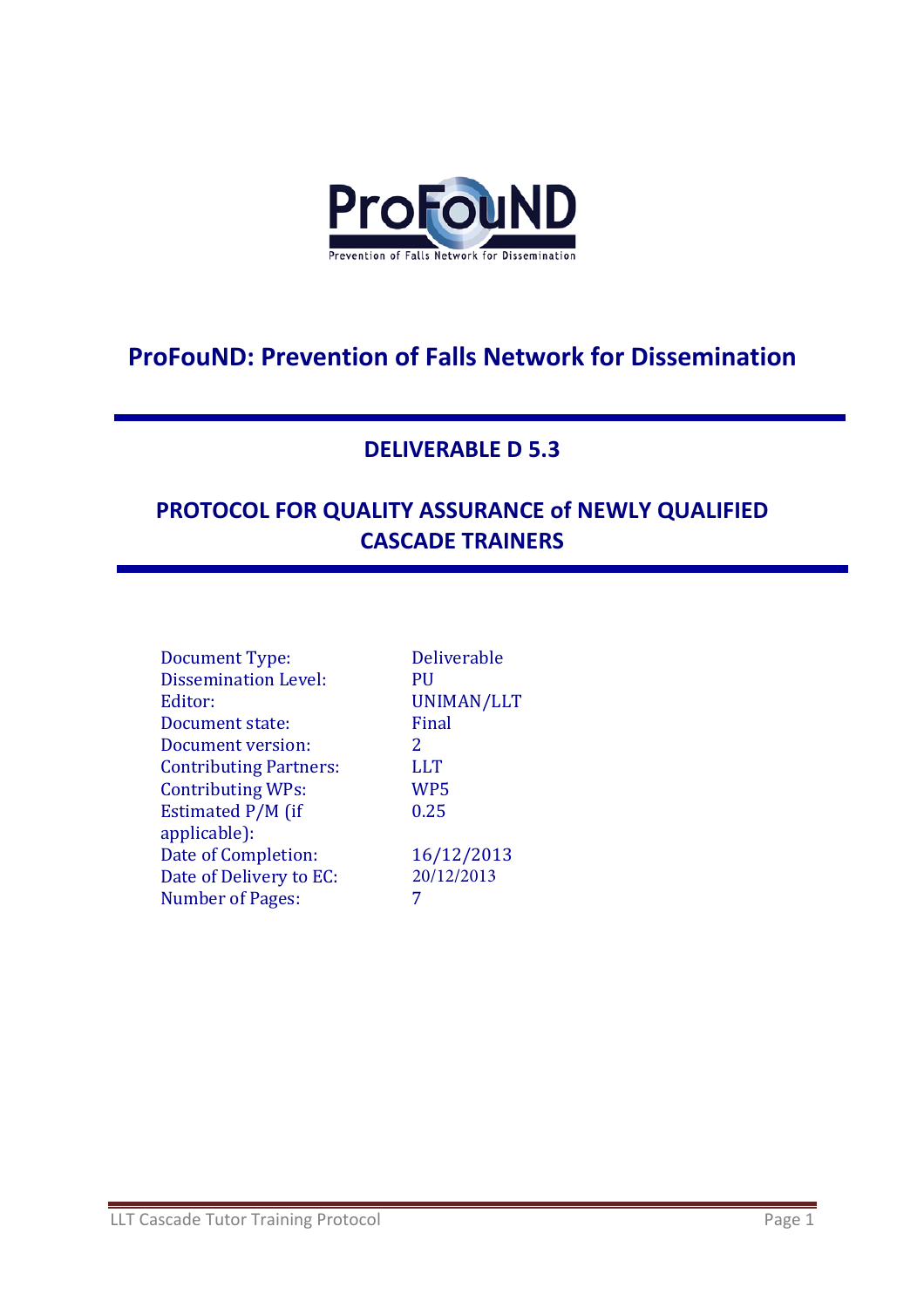

**WP5 – Best practice exercise regimen network development**

## **D5.3 Quality Assurance Protocol**



 *(V3)* 

### **Contents**

### <span id="page-1-0"></span>**Introduction**

This deliverable covers the Protocol for Quality Assurance (QA) of the newly qualified ProFouND Cascade Trainers (CTs) across Europe, as detailed in the objectives of WP5. Later [Life Training](http://www.laterlifetraining.co.uk/) (LLT) (Bex Townley and Dawn Skelton) have produced this protocol in consultation with colleagues who have had to Quality Assure trainers for research studies (Sheena Gawler - Proact 65+ NIHR Study) and the ProFouND Director, Professor Chris Todd.

The LLT CTs once trained will be accredited to provide evidence based falls preventions exercise interventions (OEP) to a variety of different client groups (older people), and to cascade train standardised and endorsed training themselves to new OEP Leaders in their regions. The key objective of the quality assurance protocols (QAPs) is to ensure that newly qualified LLT CTs uphold the training standards and best practice protocols covered during the face to face training for LLT.

In addition, these CTs will be supported with continuing professional education, support for implementation and support for updated materials.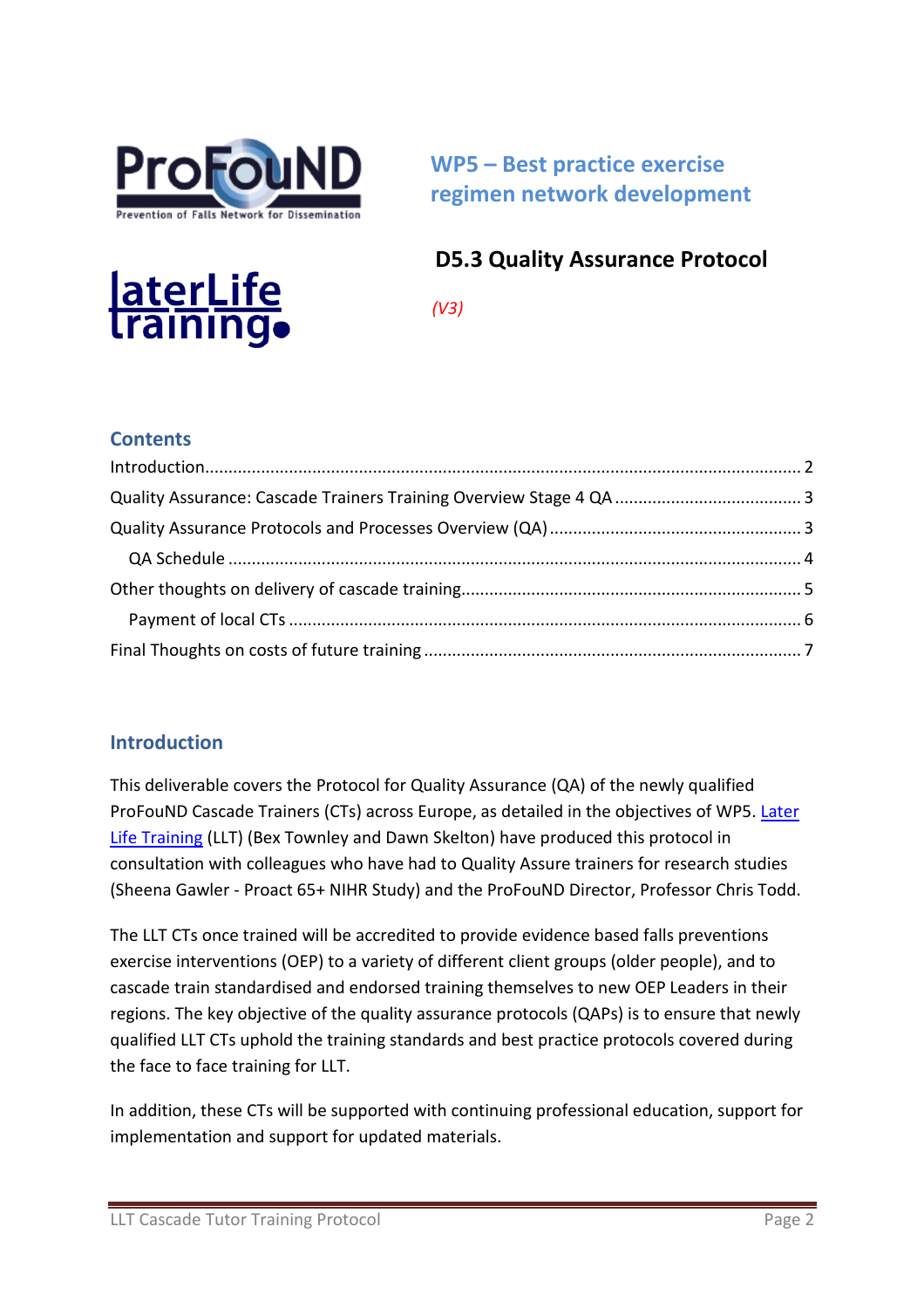### <span id="page-2-0"></span>**Quality Assurance: Cascade Trainers Training Overview Stage 4 QA**

(Revised Cascade Model, Stage 1 = achieving pre-requisite criteria)



### <span id="page-2-1"></span>**Quality Assurance Protocols and Processes Overview (QA)**

WP5 will work closely with REPS Europe and other organisations (such as physiotherapy councils) to ensure that the training courses delivered by these tutors in their own regions is accredited and quality assured. In order to ensure that best practice protocols are disseminated effectively across the cascade training model, a robust quality assurance (QA) process will be implemented by LLT to monitor and support the newly qualified CT's for the life of the ProFouND project and beyond.

This QA process overviews how LLT will support and monitor the progress of the CTs.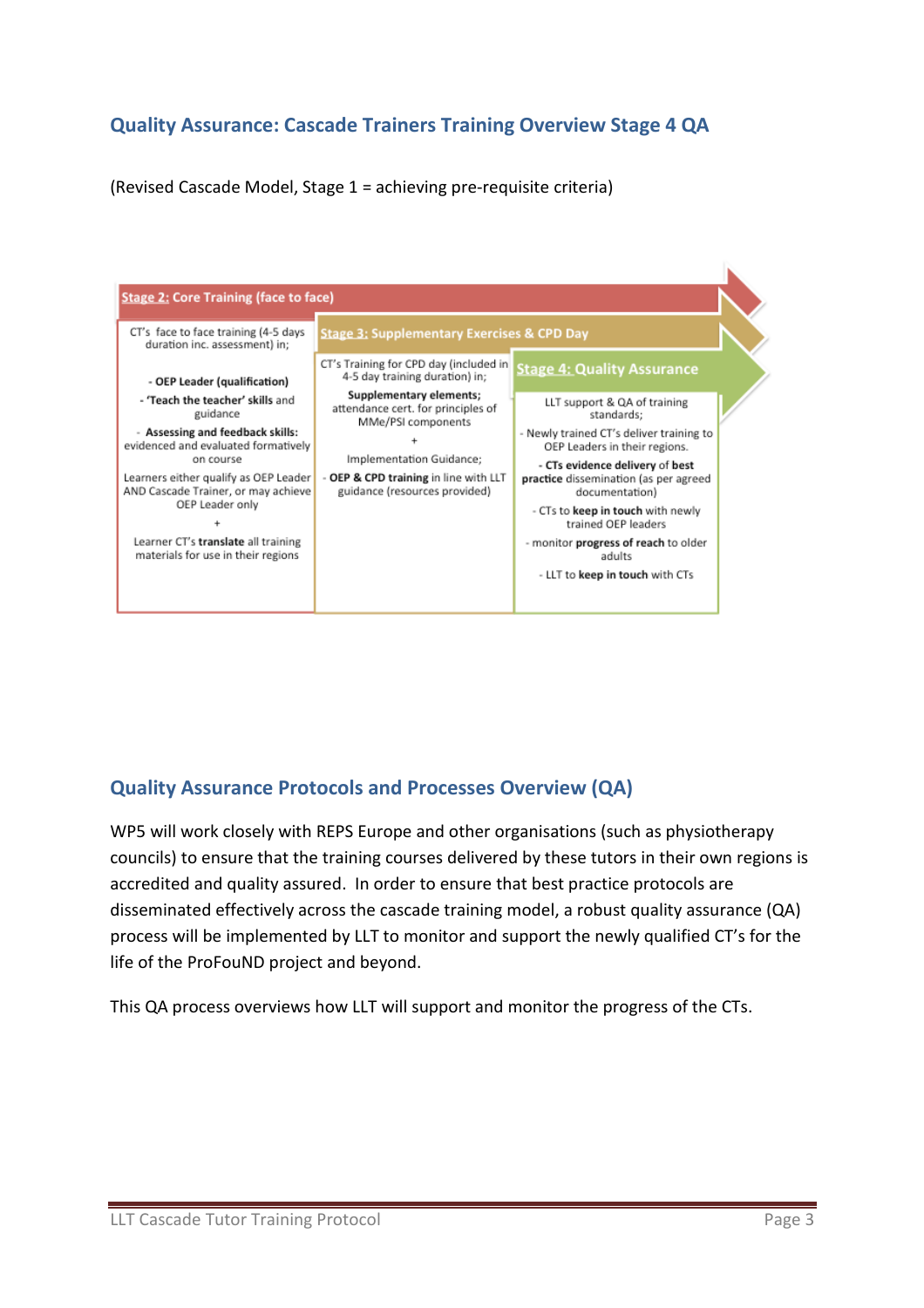#### <span id="page-3-0"></span>**QA Schedule**

| <b>QA Element</b>                                                                | <b>Evidence to be provided (for</b><br>monitoring/audit)                                                                                                                                                                                               | <b>QA Method (by LLT)</b>                                                                                           |
|----------------------------------------------------------------------------------|--------------------------------------------------------------------------------------------------------------------------------------------------------------------------------------------------------------------------------------------------------|---------------------------------------------------------------------------------------------------------------------|
| Administration                                                                   | <b>Application forms</b><br><b>Course Registers</b>                                                                                                                                                                                                    | To be sent (by email) to LLT<br>LLT access to online training<br>reports                                            |
| <b>Performance</b><br><b>Reporting</b>                                           | Number of courses run<br>$\bullet$<br>Evidence of support on<br>$\bullet$<br>online learners (discussion<br>forum)<br>Pass rates<br>$\bullet$                                                                                                          | Managed by online platform<br>$\bullet$<br>Overseen by LLT                                                          |
| <b>CT Training</b><br><b>Delivery</b>                                            | CT's complete self-<br>$\bullet$<br>evaluations after each of<br>their courses evidencing<br>reflective practice and<br>action plan<br>Short video samples of<br>$\bullet$<br>CT's delivering the OEP<br><b>Model Session during</b><br>their training | <b>Completed online Within</b><br>$\bullet$<br>training portal<br>Videos to be uploaded on the<br>training platform |
| <b>Training</b><br><b>Evaluations</b><br>(new OEP<br>learners trained<br>by CTs) | Evaluation of training and<br>$\bullet$<br>assessment by new OEP<br>leaders for each course                                                                                                                                                            | Completed on the online<br>$\bullet$<br>training platform covering<br>stages 1-4<br>Overseen by LLT<br>۰            |

It is vital that after qualifying the CT trainer continues to demonstrate effective 'teach the teacher' skills and competencies and continues to demonstrate clear assessment competencies.

In order to maintain consistency and standardization in their teaching, the CTs must be able to demonstrate that they are still teaching the same course, delivering the exercise component with good technique and are qualifying people appropriately to deliver this programme to older people.

All training delivered by the CTs will start with the online training portal. LLT have access to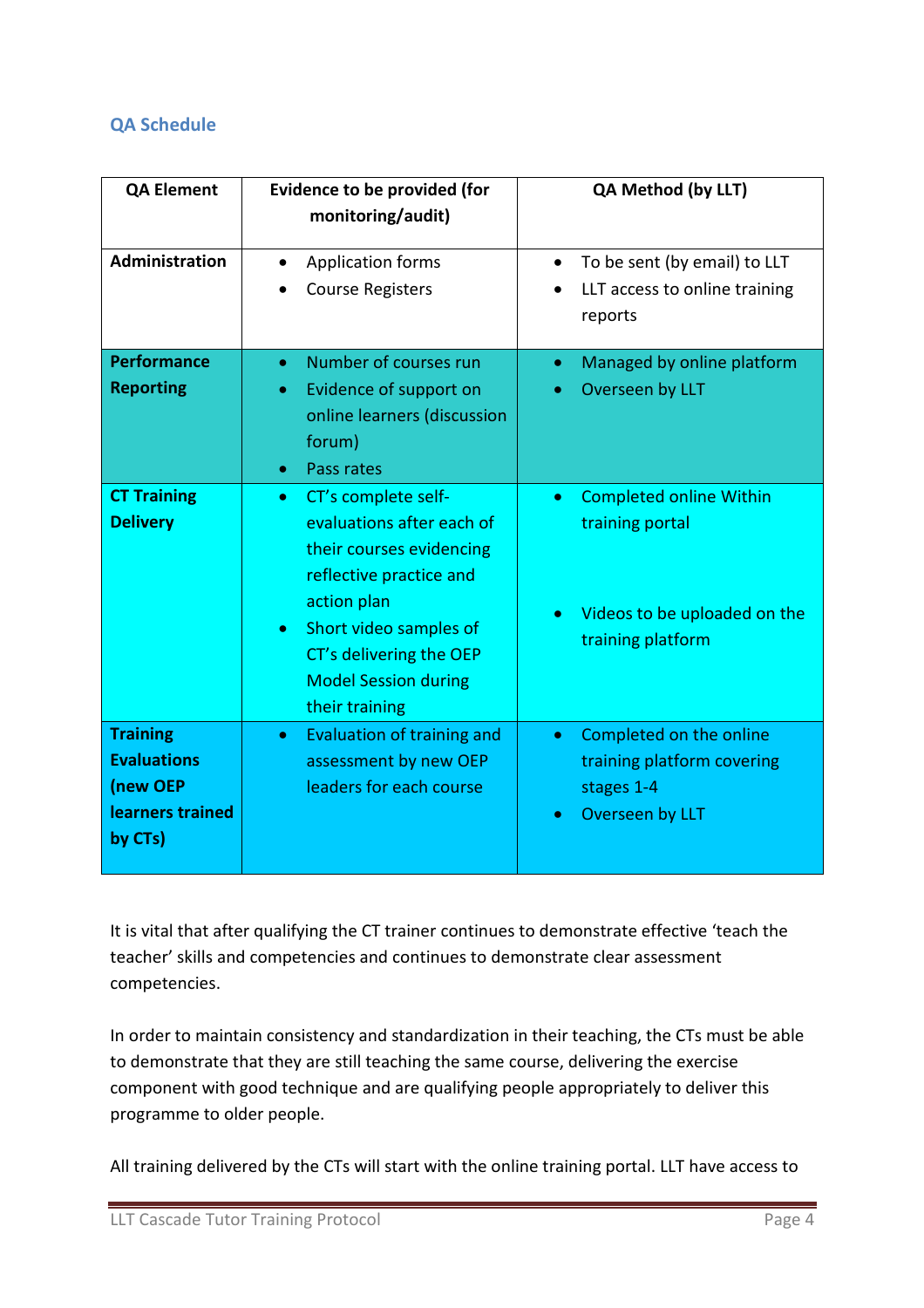this portal and will monitor numbers of people starting a course and numbers qualifying with each CT. The QA process will be set out clearly during the cascade training. Record keeping requirements of the CTs for this process will include;

- OEP course registers (name, profession, organization, email address)
- Pass rates (and samples of course evaluations completed by learners at the end of each course)
- Submission of sample course evaluation/action plans written by CTs at the end of each course
- Submission of OEP training submitted via video footage
- Professional discussions via Skype/face time/telephone

As the CTs will be translating all the materials into their own languages, and delivering the training in their own language, LLT cannot quality assure what they are saying (as LLT tutors only speak English fluently not other EC languages).

Firstly, the CTs will complete a reflective evaluation of their teaching on each course, including action points for improvement.

Secondly, LLT will QA the CTs delivery style by viewing submitted videos of their delivery of a "model" class to the new instructors they are training. This can be viewed from the perspectives of:

- *Teaching position*
- *Personal correct technique*
- *Observation and correction of technique of new instructors in front of them*
- *Effective group organization*
- *Engaged learners (they look as if they are following and enjoying the training)*

Thirdly, LLT will monitor the student course evaluations (which will be in the local language but the scoring of each item will be in the same order and therefore an overall assessment of the course evaluations is possible) and student assessment evaluations for each course that each CT delivers to check that students feel the training delivered by the CT is appropriate and well delivered.

### <span id="page-4-0"></span>**Other thoughts on delivery of cascade training**

Although the **cascade training cannot be free** (or it will not be sustainable) the cost will be set by the CTs so that it is feasible within the regions and for the target population (see section later). The LLT CTs will dictate locally the cost of new leaders attending the OEP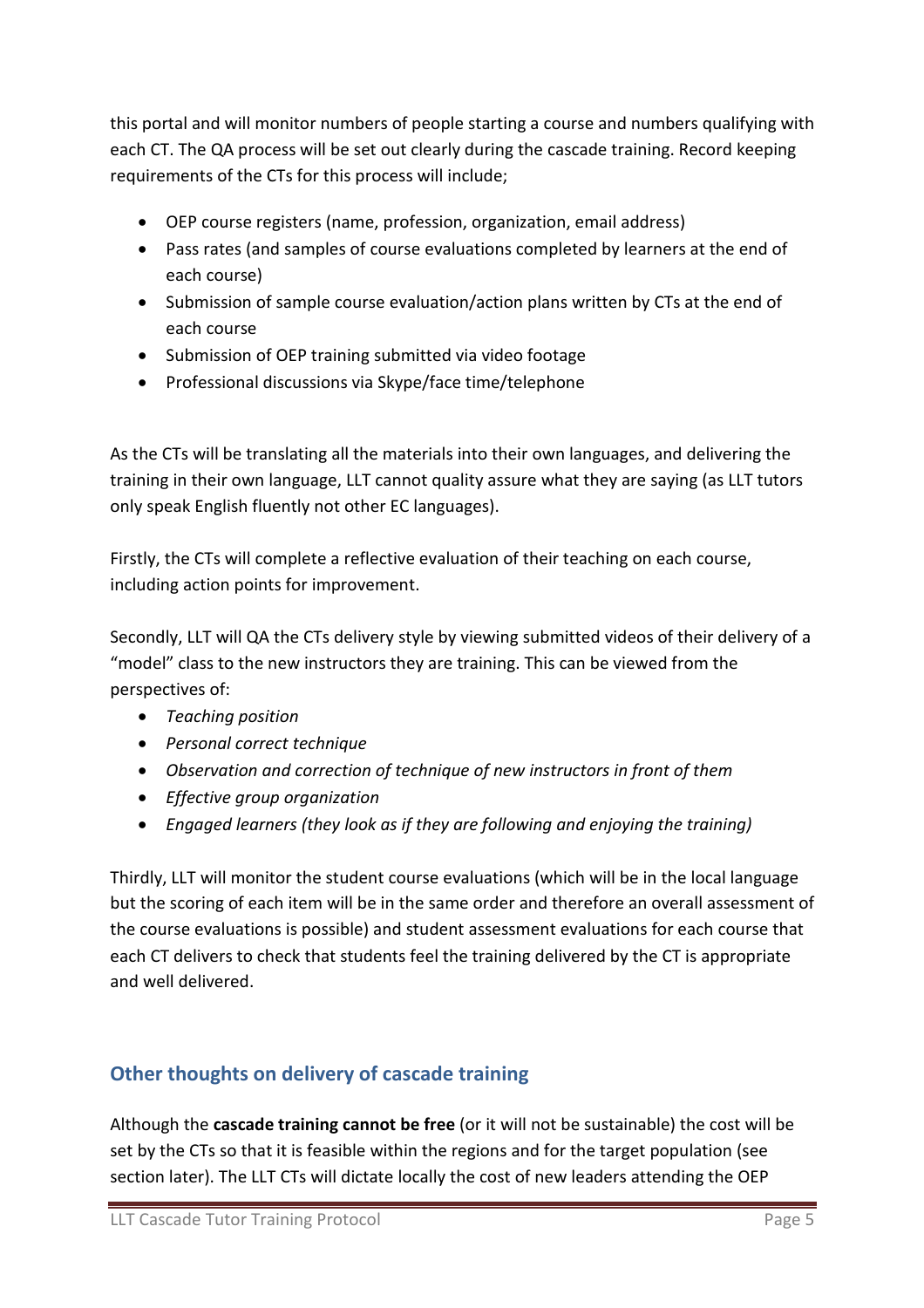training courses and the cost of these newly trained OEP leaders attending one day CPD training in the motivation techniques and the PSI additional elements). A small fee will be charged to access the pre-course online learning which will be paid (after the EC project finishes) to LLT. This will allow constant update of materials, quality assurance, provision of certification and online and telephone/Skype support from LLT. This will also cover a small fee back to LLT for the IP of the original and updated training materials. At present it is anticipated that this fee will be €30 per OEP leader accessing the online platform. This can be paid directly by the OEP leader who wishes to be trained (via PayPal/Credit Card) or can be paid for by the Partner Organisation if they are financially supporting the training in their regions.

#### <span id="page-5-0"></span>**Payment of local CTs**

There is no budget within the ProFouND project to pay the learner CT's to attend training or to deliver future local training courses, so the CT's identified for training **must** *either*:

- **Work within a service or organisation** that will pay them to deliver future training (this may be within their current paid employment) OR
- **Be allowed to charge a fee** (or a fee per new instructor) to deliver local training so that they get some return on their investment of time in undertaking this training or delivering it in the future. Once the EC grant is completed LLT will charge a fee (retrievable through PayPal) to access the pre-course online training (pre-course powerpoints and manuals) to all new OEP Leader learners. This is to cover IP of products, updates, quality assurance of training and continued professional support. If necessary the CTs may need to ALSO charge a fee for their time to deliver the subsequent face to face training and assessment.

**This must be agreed and discussed locally before the delivery of the cascade training**. This is vital or LLT may spend a lot of time training people that will not continue the cascade training model. This would waste EC monies and be a waste of time for partners as well. So it is vital that we spend the time identifying the most appropriate people to become CT's in each of our regions.

This is why we have stipulated that the organization/partner allows them to do this as part of their paid employment OR they be allowed to charge a fee for the training. Essentially in order for the training to continue in regions we need the LLT CTs to deliver future training. This cannot be FREE or it is not sustainable after the project finishes. So LLT suggest that organizations/partners agree with the CTs that are trained what the FUTURE cost of the training to new OEP leaders will be - and whether the CTs are paid or not for this delivery. If the CTs have to VOLUNTEER time to deliver this training then they will not do it. So either the organization who employs them agrees for them to have time off normal workload to deliver this training as part of their paid employment (but still the organization/partner